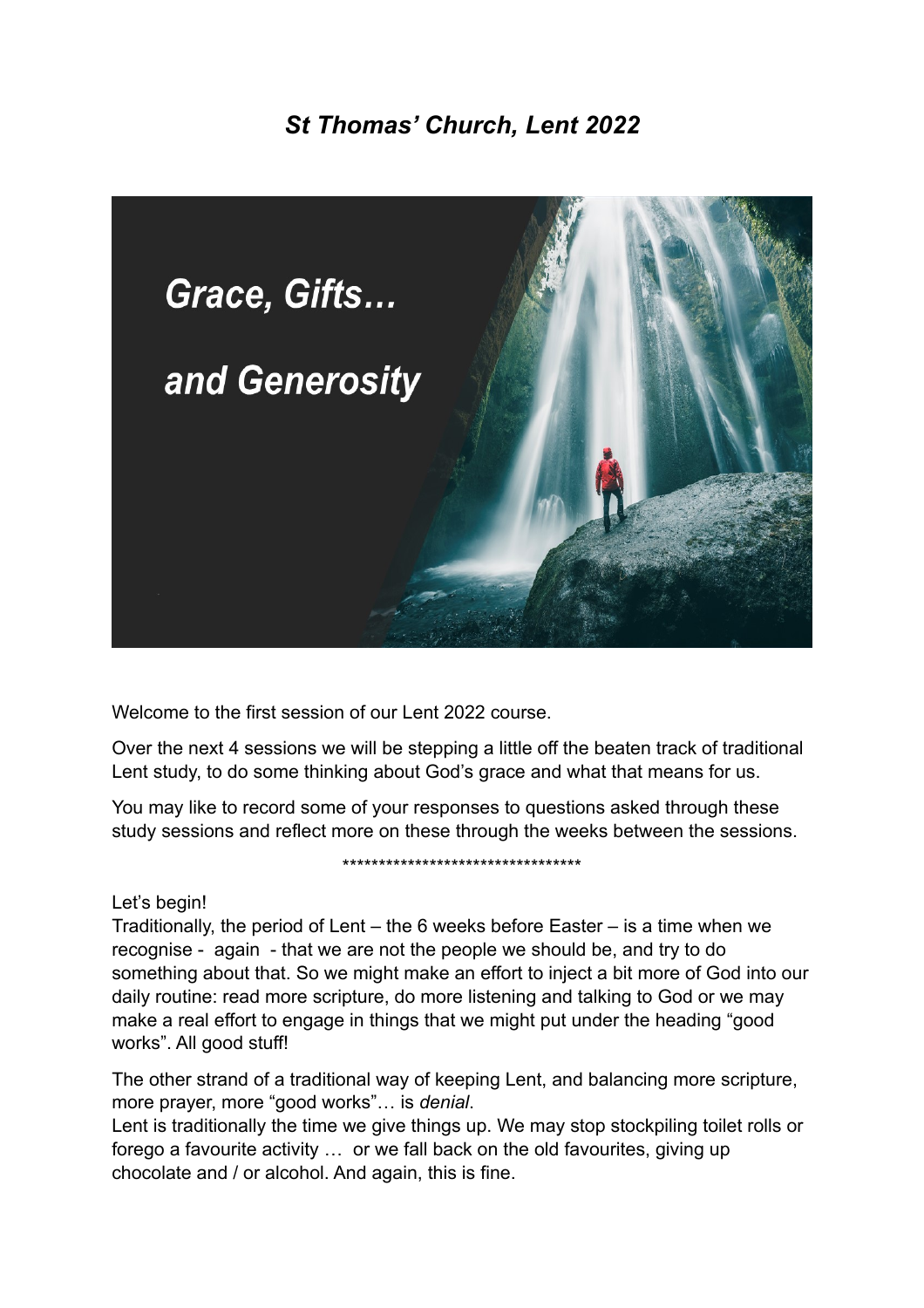After all, we are trying to identify with Jesus and his ultimate denial of himself to take up his cross. But often a worthy goal can crowd out spiritual improvement – we want a double whammy – less expenditure perhaps, and more holiness, or less weight and more godliness!

So Lent courses can often start with us – we begin by focussing on our pretty abject failure to live as God wants us to live.

We will not be ignoring this Lenten tradition and discipline! We *will* be doing some self-examination and acknowledging our faults at a point in each session. But for the next 4 weeks will be thinking primarily about God's grace and gifting and our response. And our *starting* point for our 2022 Lent course and for this first session is God! Specifically, God's grace.

And so to a question:

What do you understand by "Grace"? How would you explain God's grace to a non church person?

Take a moment or two to think about those questions

# Perhaps you came up with words like *love, forgiveness, acceptance, unconditional, blessing …*

And if you did, gold star!

And if you added something like **for everyone**, have another gold star!

You may have grown up, as I did, with the old acrostic for Grace:

God's Riches At Christ's Expense

but although that's neat and easy to remember, I think that needs a bit of unpacking for today, ( it also ignores God's grace evident in the Old Testament – more of that later!) so let's go with :

## **"Grace is the unearned, undeserved, love, forgiveness, acceptance, kindness, favour and blessing of God, poured out unconditionally for every person"**

Think about that definition for a moment Would you want to add or subtract anything?

This is a definition, not only of God's grace in terms of what God *does, (* loves, forgives etc*.)* but also of what God *is* ! ( God is love, God is God of forgiveness etc)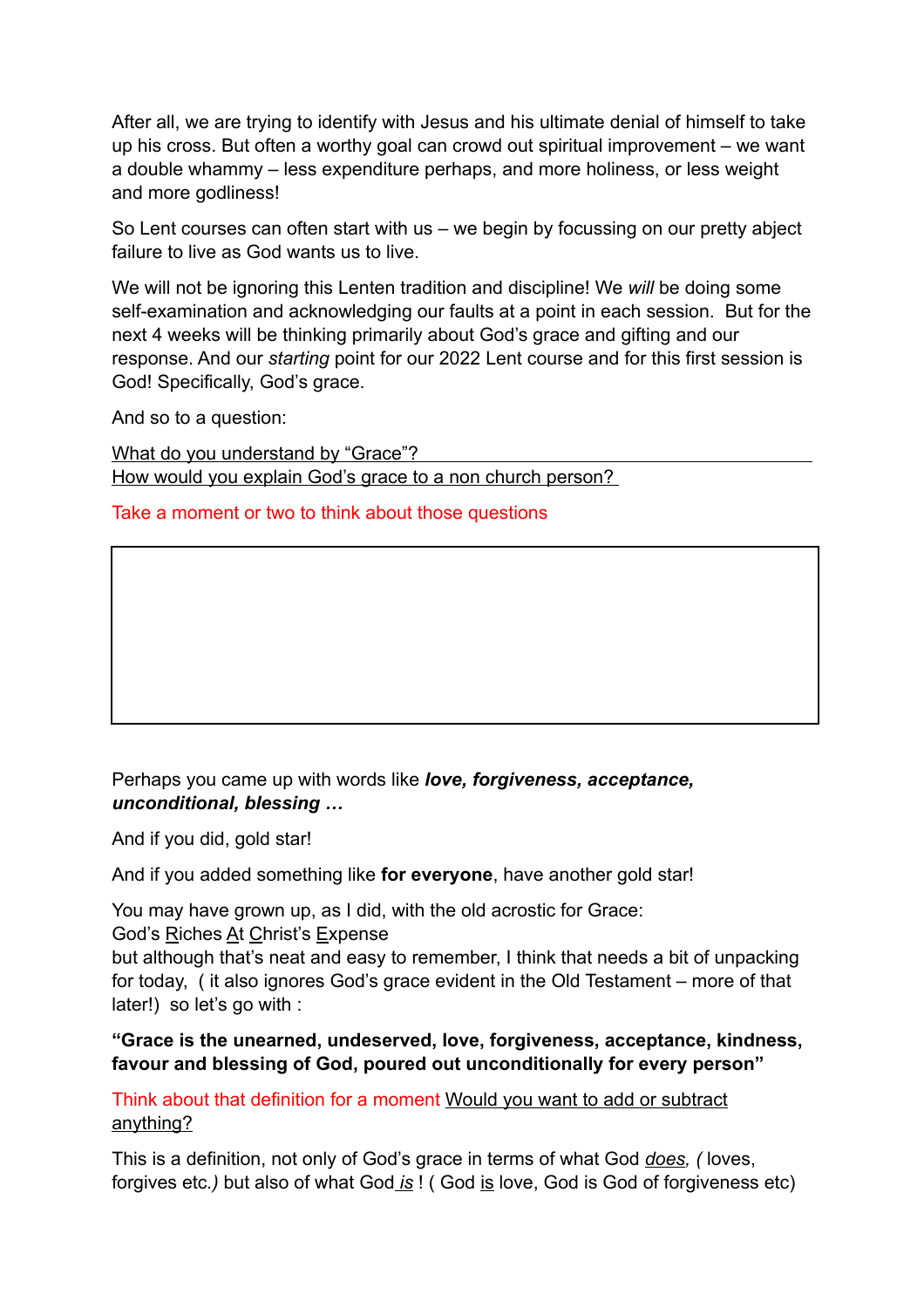*'*Grace' describes who God is – God's *attributes* –as well as *what God does –* God's *actions.*

So another question!

How do we know what someone is like?

And another. So how do we know what God is like?

Take a moment to think!

I suggest we get to know what God is like in much the same way as we get to know another human person. We spend time together, we see them interacting with other people and responding to situations. We talk and listen to them. And with God we do much of this by reading and thinking about what scripture tells us about God.

So let's turn to scripture.

There are references to God's grace – who God is and what God does – in the Old Testament: eg

- Psalm 38: "… the Lord is… gracious …"
- Jeremiah 31: God's reminder, through the prophet Jeremiah, that through God's everlasting love the Israelites found grace *–* the means to survive *–*  in the wilderness.

But it's in the New Testament, particularly the epistles, the New Testament letters, that we come to this word "grace" again and again.

But let's start with a gospel passage – the opening of John's gospel.

# Read **John 1: 1- 5, 10-14** below

*In the beginning was the Word, and the Word was with God, and the Word was God. 2 He was in the beginning with God. 3 All things came into being through him, and without him not one thing came into being. What has come into being 4 in him was life, and the life was the light of all people. 5 The light shines in the darkness, and the darkness did not overcome it.*

*<sup>10</sup>He was in the world, and the world came into being through him; yet the world did not know him. 11 He came to what was his own, and his own people did not accept him. 12 But to all who received him, who believed in his name, he gave power to*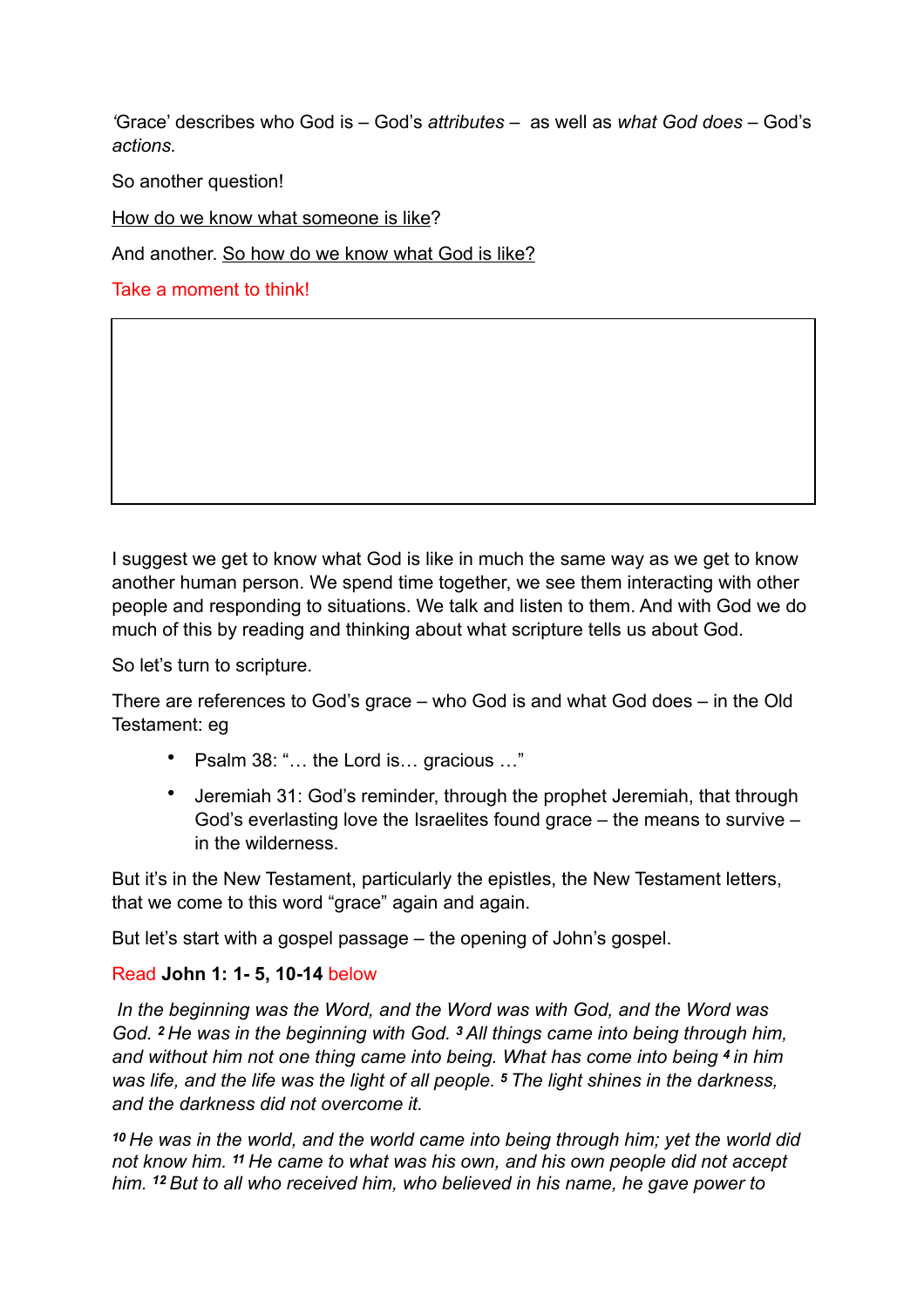*become children of God, 13 who were born, not of blood or of the will of the flesh or of the will of man, but of God.*

*<sup>14</sup>And the Word became flesh and lived among us, and we have seen his glory, the glory as of a father's only son, full of grace and truth*

Take a moment to think –

What do we learn from these verses about the nature of God?

This passage tells us who Jesus is, (pre-existed, source of all life and light, sociable! Desirous of gathering children!) with the summary statement about the nature of God in verse 14: God is "… full of grace (and truth)."

So *why* is God full of grace? Or, more importantly for us, What is the purpose of God's grace?

Stick a pin in that question for a moment and read on – **John 1, verses 16 & 17** *<sup>16</sup>From his fullness we have all received, grace upon grace. 17The Law indeed was given through Moses: grace and truth came through Jesus Christ*

So the purpose of God's grace is …?

I think John makes 2 points in response to that question:

- a) so God could bestow on us all manner of blessings
- b) so God could recue us / save us

Let's think for a moment about a)

This idea of *abundance* of grace, 'grace upon grace', is something that comes again and again through the epistles – Ephesians talks about 'riches' & 'immeasurable riches', the first letter of Peter, 'manifold' grace. God's grace is limitless.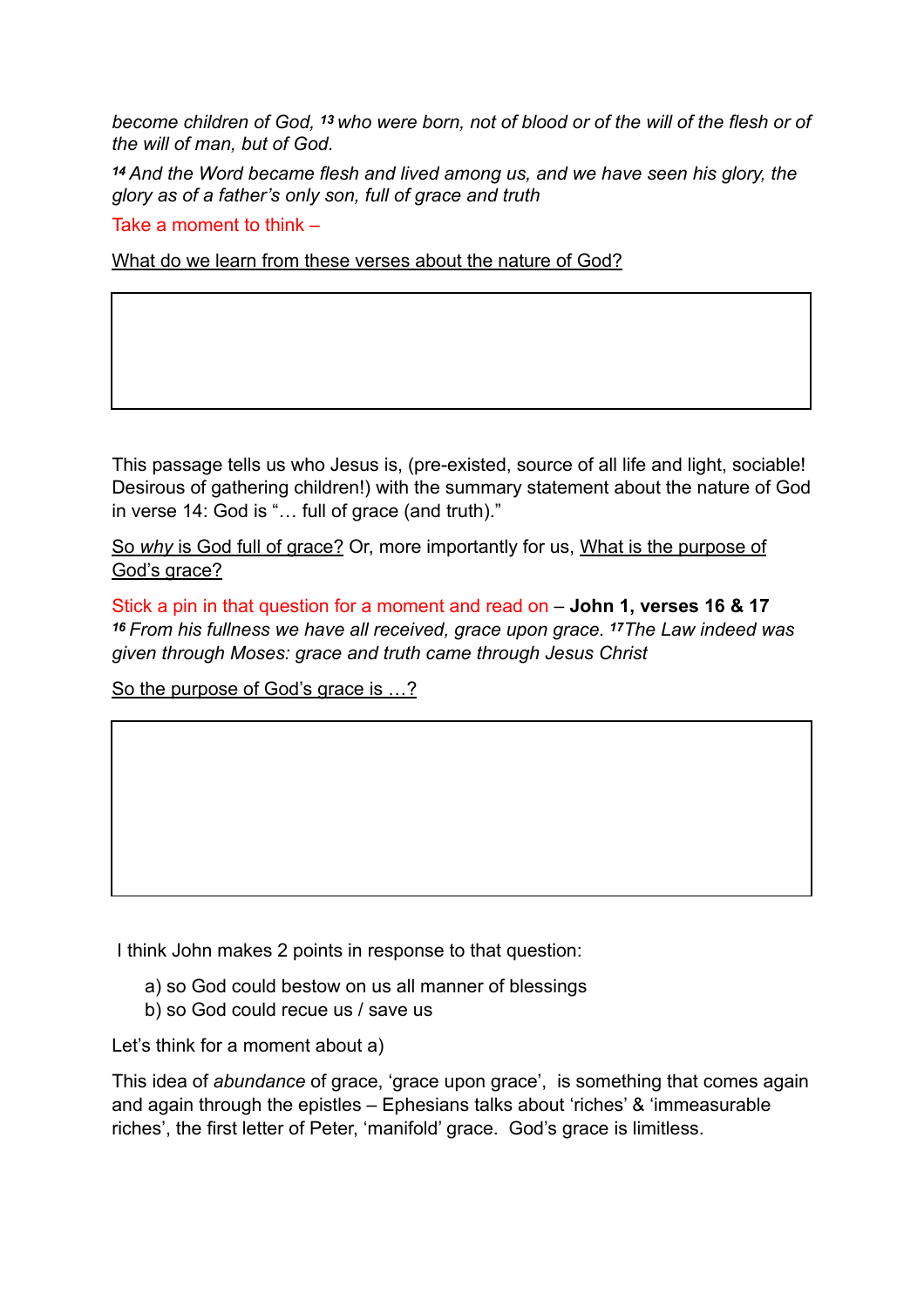and b)

John contrasts Jesus with Moses to spell out the seismic change that Jesus has made for the human race. Moses was the means by which God delivered the law… with its emphasis on observance and obedience. And thus we have the theme that runs through the whole OT: people's failure to live in obedience to the law and the consequence – that they bring punishment from God on themselves and they are separated from God.

Contrast Jesus – who brings God's grace into our world – "unearned, undeserved, love, forgiveness, acceptance, kindness, favour and blessing of God, poured out unconditionally for every person" and gives humankind a different narrative – one of close, restored relationship with God.

Paul picks this up in his letter to the church in Rome – **Romans 5: 20-21**. Here it is from The Message translation:

*God's law was given so that all people could see how sinful they were. But as people sinned more and more, God's wonderful grace became more abundant. So just as sin ruled over all people and brought them to death, now God's wonderful grace rules instead, giving us right standing with God and resulting in eternal life through Jesus Christ our Lord.*

Where sin increased, grace increased – to work in us for the here and now and so that we come to completion in the presence of God.

God is no less God of justice where sin is concerned but the terrible consequences of our sin is now dealt with by the abundance of God's grace.

The late John Rogerson, former professor of biblical studies at Sheffield University, had a great phrase to underline the difference Jesus made:

"*Imperatives of justice and structures of grace"* – While God's people in Old Testament times lived under the imperatives of justice, their structures of grace, for example, sacrifice, Jesus opened the floodgates to allow God's grace to transform our relationship with God – and our lives.

*'Grace for Salvation and Sanctification'* is another great phrase (author unknown): God is God of grace for our salvation  $-$  and for our journey towards holiness, not just during Lent, but steadily and constantly.

\*\*\*\*\*\*\*\*\*\*\*\*\*\*\*\*\*\*\*\*\*\*\*\*\*\*\*\*\*\*\*\*\*\*\*\*\*\*\*\*

If you would like to pause here for a moment, read slowly the paragraph in italics below then close your eyes for a few moments and sit with this truth …

*Regardless of who we are, what we are like, regardless of our actions, past, present and future, regardless of our thoughts, our words, our attitudes, regardless of all the ways we fail to live as we know we should, despite how broken we are …*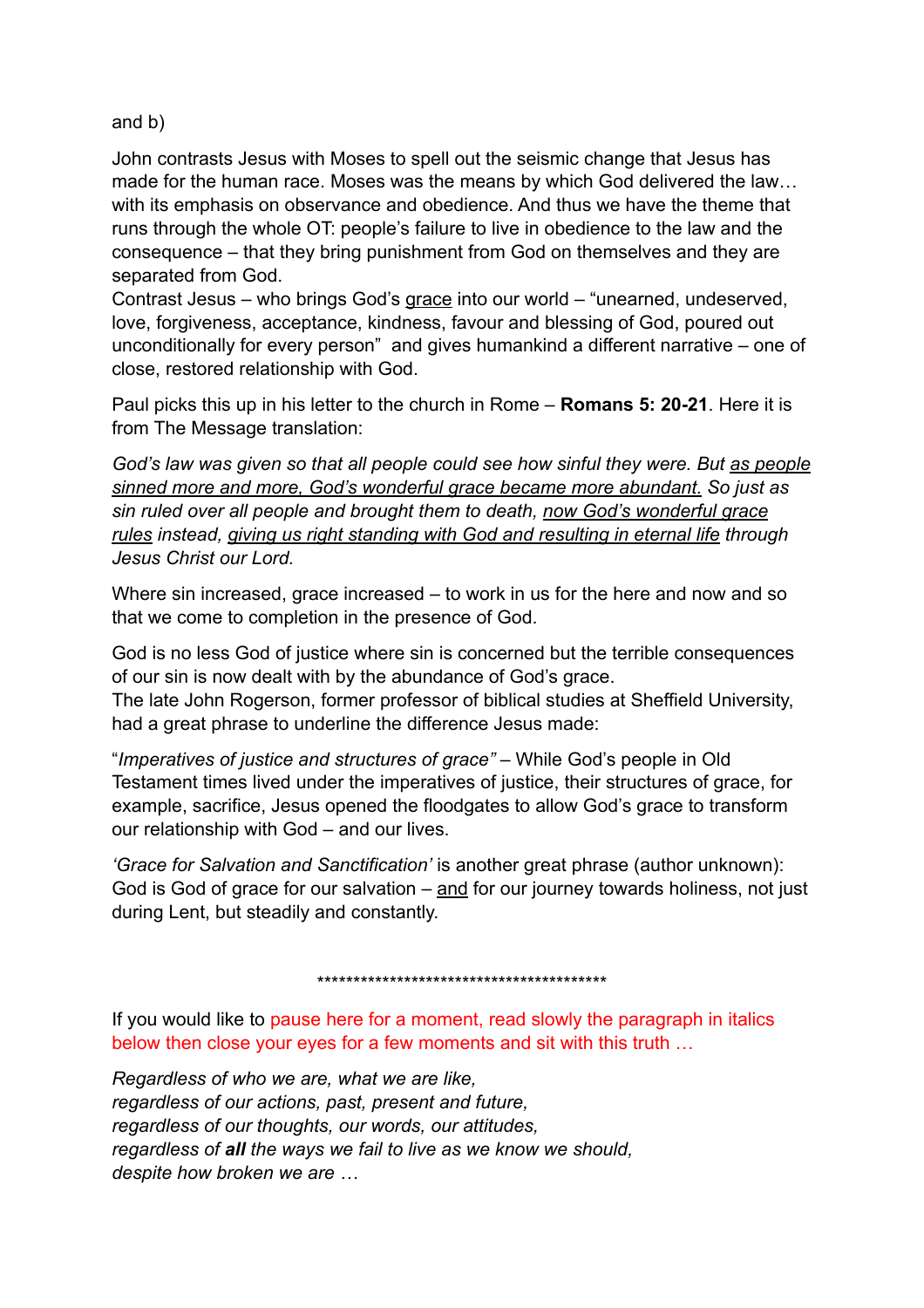*the unearned, undeserved, love, forgiveness, acceptance, kindness, favour and blessing of God, that is grace,* 

*is poured out – unconditionally – over you … into you.* 

*That grace is surrounding, holding you – it dwells within you and will carry you into God's presence.* 

Let that sink in, again... And in the quiet, you might want to acknowledge your faults and failings, give to God the things you regret, the things of which you are ashamed – and then give thanks to God for the gift of grace you have received by faith, that has and will continue to be poured out to you.

\*\*\*\*\*\*\*\*\*\*\*\*\*\*\*\*\*\*\*\*\*\*\*\*\*\*\*\*

Let's move now to the second and last part of our session: thinking about who we are in relation to the God of grace – and the implications of that.

The epistles are riddled with references to those who call Jesus 'Lord' being children of God.

Here are 2 examples from Galatians *"For you are all children of God through faith in Christ Jesus" (3:26) … 'you are no longer a slave, but a child; and if a child, then an inheritor through God … ( 4:7)*

So as children of God, we are children of grace – our life here and now and into eternity is assured by the grace of God and we live here and now with the grace of God at work in us.

## Think!

As children of God, who have inherited grace, what does it mean to live with grace within us?

Hold that question and read **Romans 12, verses 1-2** below

*I appeal to you therefore, brothers and sisters, by the mercies of God, to present your bodies as a living sacrifice, holy and acceptable to God, which is your spiritual worship. 2 Do not be conformed to this world, but be transformed by the renewing of your minds, so that you may discern what is the will of God—what is good and acceptable and perfect.*

Have a minute to think about those verses in relation to that question what does it mean for you in real, practical terms to live with grace at work in you?